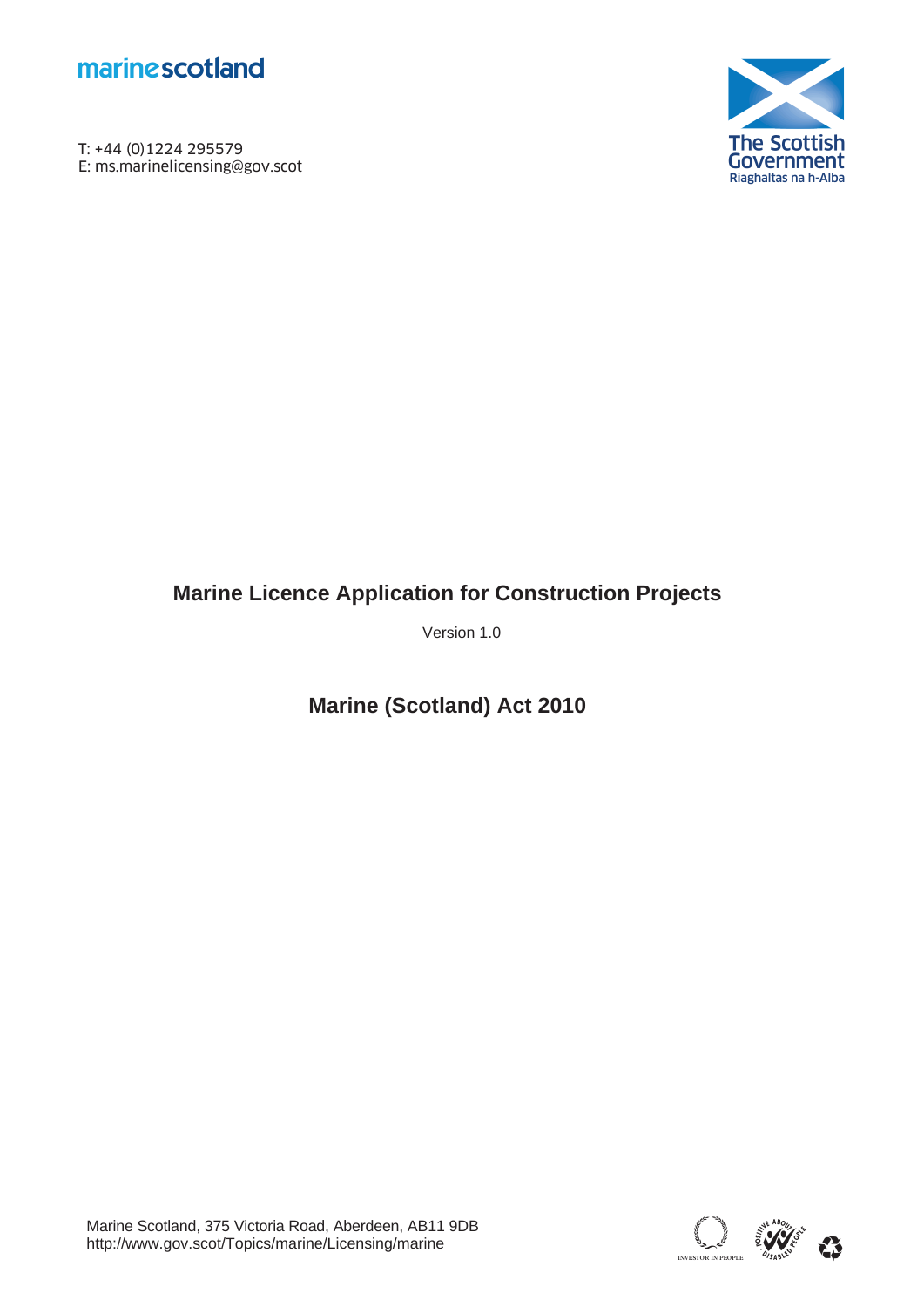### **Acronyms**

Please note the following acronyms referred to in this application form:

| <b>BPEO</b><br><b>EIA</b> | Best Practicable Environmental Option       |
|---------------------------|---------------------------------------------|
|                           | <b>Environmental Impact Assessment</b>      |
| ES                        | <b>Environmental Statement</b>              |
| <b>MHWS</b>               | Mean High Water Springs                     |
| <b>MMO</b>                | <b>Marine Mammal Observer</b>               |
| <b>MPA</b>                | Marine Protected Area                       |
| <b>MS-LOT</b>             | Marine Scotland – Licensing Operations Team |
| <b>PAM</b>                | Passive Acoustic Monitoring                 |
| <b>SAC</b>                | Special Area of Conservation                |
| <b>SNH</b>                | Scottish Natural Heritage                   |
| <b>SPA</b>                | <b>Special Protection Area</b>              |
| <b>SSSI</b>               | Site of Special Scientific Interest         |
| WGS84                     | World Geodetic System 1984                  |

### **Explanatory Notes**

The following numbered paragraphs correspond to the questions on the application form and are intended to assist in completing the form. These explanatory notes are specific to this application and so you are advised to read these in conjunction with the Marine Scotland Guidance for Marine Licence Applicants document.

### **1. Applicant Details**

The person making the application who will be named as the licensee.

### **2. Agent Details**

Any person acting under contract (or other agreement) on behalf of any party listed as the applicant and having responsibility for the control, management or physical deposit or removal of any substance(s) or object(s).

### **3. Payment**

Indicate payment method. Cheques must be made payable to: The Scottish Government.

#### **Marine licence applications will not be accepted unless accompanied by a cheque for the correct application fee, or if an invoice is requested, until that invoice is settled. Target timelines for determining applications do not begin until the application fee is paid.**

### **4. Application Type**

Indicate if the application is for a new construction site or an existing construction site. Provide the existing or previous consent/licence number and expiry date if applicable.

### **5. Project Details**

- (a) Give a brief description of the project (e.g. construction of a new sea outfall).
- (b) Provide the total area of proposed works in square metres.
- (c) Provide the proposed start date of the project. The start date will not be backdated, since to commence a project for which a licence has not been obtained will constitute an offence, which may result in appropriate legal action. A licence is normally valid for the duration of the project but not exceeding 3 years. If a project will not be completed before a marine licence lapses, it will be necessary for licence holders to re-apply for a further licence to continue any ongoing work at least 14 weeks prior to the expiry date of the licence. **Target duration for determination of a marine licence application is 14 weeks.**
- (d) Provide the proposed completion date of the project.
- (e) Provide the cost of the works seawards of the tidal limit of MHWS. This estimate should only cover

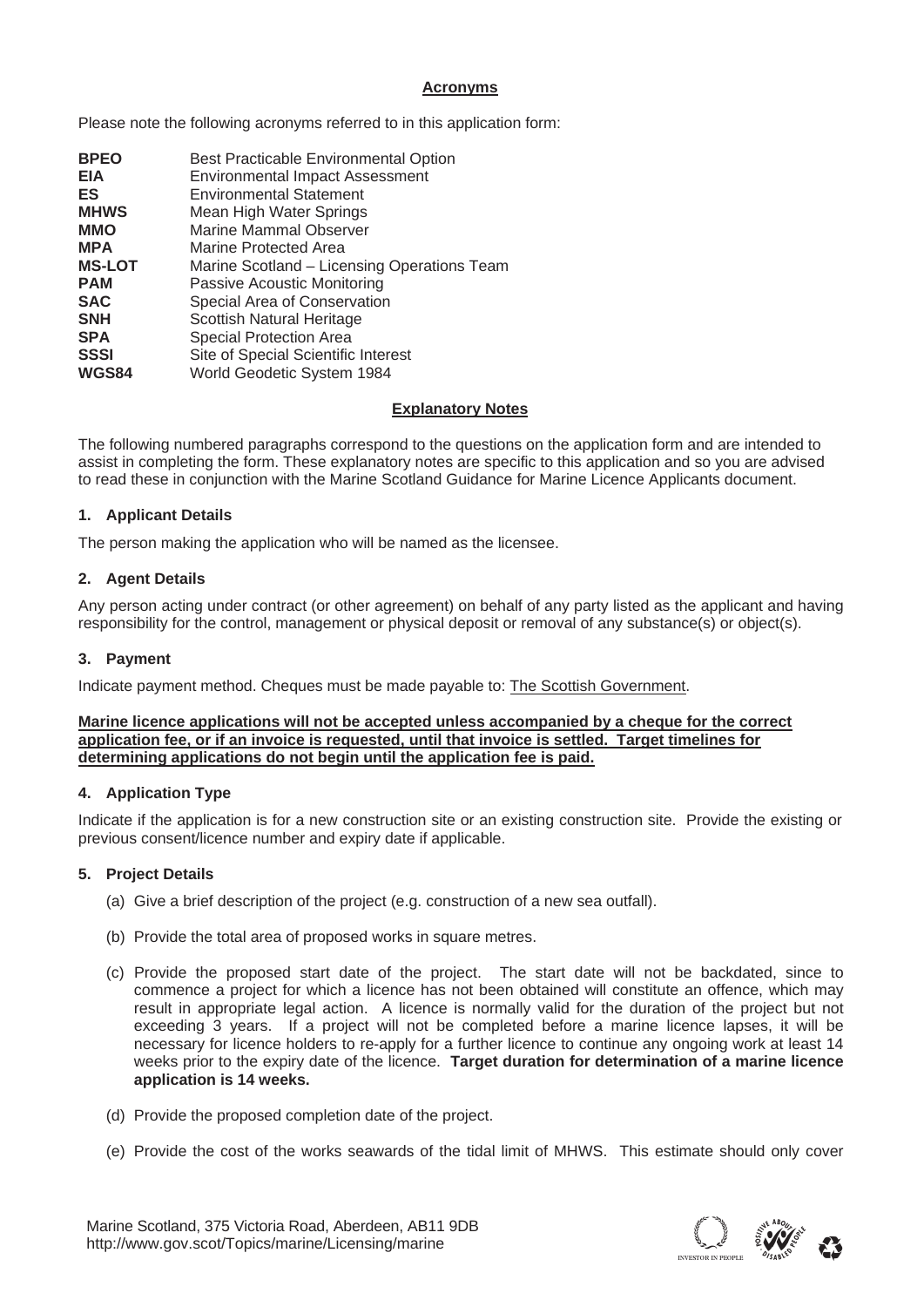work taking place below the tidal level of MHWS and must take into consideration the cost of materials, labour fees etc.

(f) Describe the location of the proposed works. Include a list of the latitude and longitude co-ordinates (WGS84) of the boundary points of the proposed project. WGS84 is the World Geodetic System 1984 and the reference co-ordinate system used for marine licence applications. Co-ordinates taken from GPS equipment should be set to WGS84. Coordinates taken from recent admiralty charts will be on a WGS84 compatible datum. Ordnance survey maps do not use WGS84. In a few cases, (e.g. laying of long pipelines) it may only be practicable to supply co-ordinates for the start and end points.

**Example:** For positions read from charts the format should be as in the example: 55°55.555'N 002° 22.222'W (WGS84). The decimal point specifies that decimals of minutes are used and the datum is stated explicitly. If seconds are used then the format should be as in the example: 55°55'44''N 2°22'11''W (WGS84).

#### **It is important that the correct positions, in the correct format, are included with this application, as any errors will result in the application being refused or delayed.**

To supplement your application, please provide photographs of the project location and submit these with your application. Please also provide a suitably scaled extract of an Ordnance Survey Map (1:2,500 scale but not more than 1:10,000) or Admiralty Chart which must be marked to indicate:

- o the full extent of the works in relation to the surrounding area;
- o latitude and longitude co-ordinates defining the location of the works;
- o the level of MHWS;
- any adjacent SAC, SPA, SSSI, MPA, Ramsar or similar conservation area boundary.

 Drawings and plans will be consulted upon. If they are subject to copyright, **it is the responsibility of the applicant to obtain necessary approvals to reproduce the documents and to submit suitably annotated copies with the application.** 

**Sewer outfalls, discharge pipes for industrial waste etc.** The size and description of the pipe must be shown on the longitudinal sections and also details of its supports, foundations, methods of jointing and details of any tidal flaps.

**Bridges over tidal waters:** An elevation with longitudinal and cross-sections of the bridge to a suitable scale must show the dimensions of the spans and width of piers, etc. above and below MHWS and the maximum and minimum heights of the undersides of the superstructures above MHWS. The headroom above MHWS and the width of span of the nearest bridges, if any, above and below the site must be stated.

**Tunnels under tidal waters:** The longitudinal section of the tunnel must show the distances between the bed of the river or estuary and the top of the tunnels. Cross-sections must show the internal and external dimensions of the tunnel and particulars of construction. When a proposed future dredging level is known this must also be shown on all sections.

**Overhead cables:** Catenary must be supplied in addition to the site plan showing the minimum clearance of the cable at MHWS and the electrical clearance allowed.

- (g) Indicate if the project is located within the jurisdiction of a statutory harbour authority and provide details of the statutory harbour authority where relevant.
- (h) Provide a full method statement, including schedule of works and the ultimate fate of the structure.
- (i) Provide assessment of the potential impacts the works may have, including interference with other uses of the sea. Please include details of areas of concern e.g designated conservation areas, such as a SAC, SPA, SSSI, MPA or Ramsar site and shellfish harvesting areas. Further guidance on designated conservation areas can be obtained from SNH at this website:

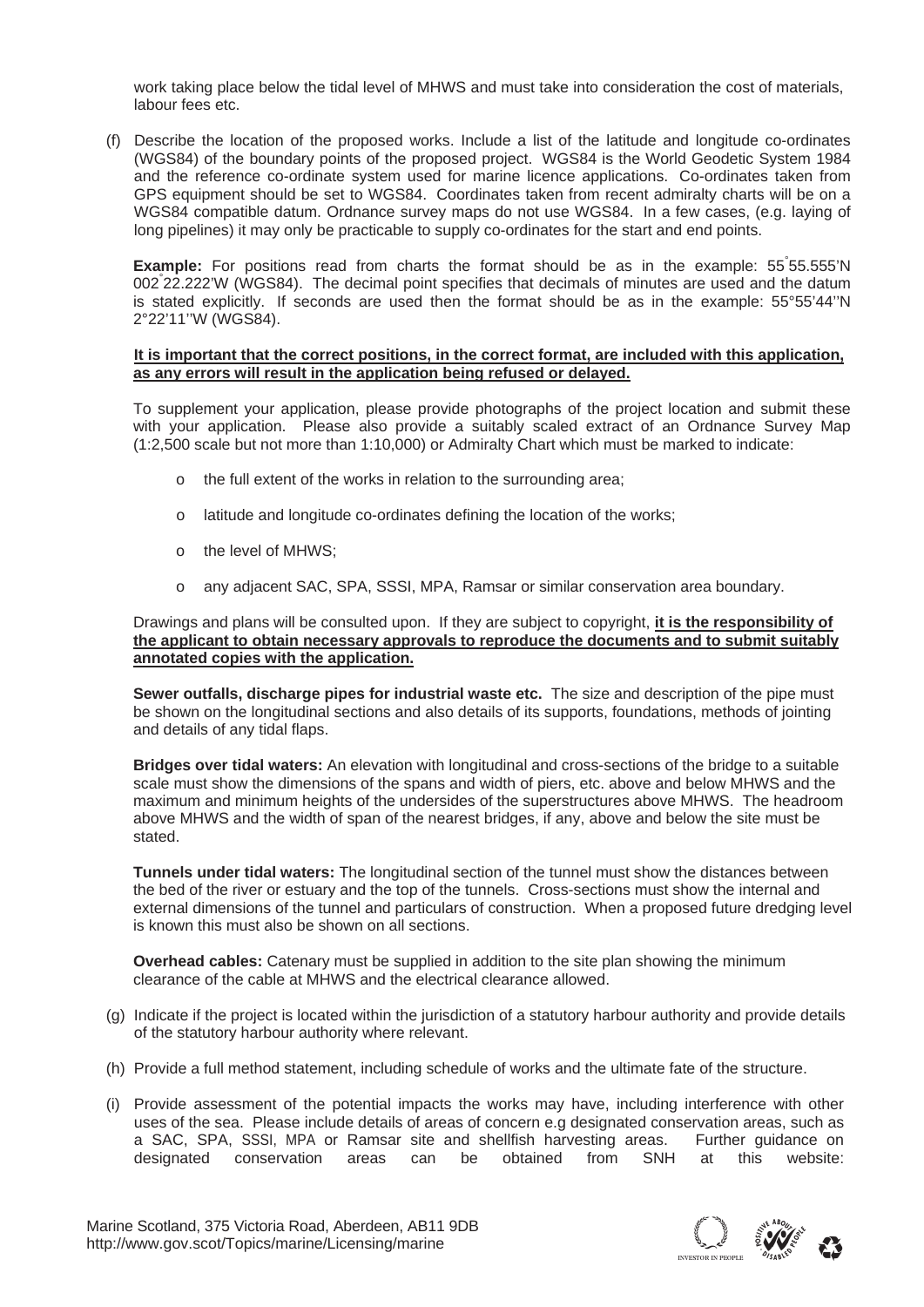http://gateway.snh.gov.uk/sitelink/index.jsp and guidance on shellfish harvesting areas can be obtained from http://www.foodstandards.gov.scot/ with regards to the Shellfish Waters Directive (2006/113/EC) which has parameters set to protect the water quality in which edible shellfish are grown.

Applicants should also be aware of the need to pay due regard to coastal and marine archaeological matters and attention is drawn to Historic Scotland's Operational Policy Paper HP6, "Conserving the Underwater Heritage".

Any application for beach replenishment works must be cross checked as to whether the proposed site is a designated bathing water site. If so, all physical works should ideally be done outwith the Bathing Water Season (1<sup>st</sup> June to 15<sup>th</sup> September). Further guidance on the Bathing Waters Directive (2006/7/EC) can be obtained from http://apps.sepa.org.uk/bathingwaters/.

Where there are potential impacts from the works, please provide details of proposed mitigation, such as use of MMOs or PAM, in response to potential impacts.

### **6. Deposits and/or Removals**

- (a) Complete the table to indicate all permanent substances or objects to be deposited and/or removed from below MHWS. If you propose using types of substances or objects for which a specific box is not provided in the table, please describe the nature of such substances or objects in the box marked "other".
- (b) Please indicate the method of delivery of any substance(s) or object(s) to be placed below MHWS.
- (c) Where the proposed work involves salt marsh feeding, beach replenishment or land reclamation the description of the substances or objects must include details of its chemical quality. Where the substances or objects have not been chemically analysed, MS-LOT may request representative samples for analysis or require the applicant to arrange for analyses to be undertaken before the marine licence application can be determined.
- (d) If temporary deposits are required, please provide details as with the permanent deposits above. The temporary deposit location details (Latitude and Longitude WGS84) must be added to the form, and the period of time the site will be used must be provided. If granting a licence, MS-LOT will include on the document details of any area that has been approved as a temporary deposit site.

### **7. Disposal of Dredged Substance(s) or Object(s) at Sea**

- (a) If you are proposing to dispose of any excess substance(s) or object(s) arising from the project at sea, a separate marine licence will be required (see Dredging and Sea Disposal application form). The granting of a marine licence for construction projects does not imply that a marine licence for sea disposal will also be granted as different assessment criteria are used to determine each type of application. If a separate application is being submitted for dredging and sea disposal then this must be accompanied with a BPEO report.
- (b) Provide the quantity of dredged substance(s) or object(s) for sea disposal in wet tonnes.

### **8. Noise Monitoring**

Under the Marine Strategy Regulations (2010), there is now a requirement to monitor loud, low to mid frequency (10Hz to 10kHz) impulsive noise. Activities where this type of noise is produced include seismic airguns, other geophysical surveys (<10kHz), pile driving, explosives and certain acoustic deterrent devices. Where noisy activity is being undertaken, you must complete an initial registration form for the noise registry which allows you to provide details on the proposed work. Completion of a 'close-out' form, which allows licensees to provide details of the actual dates and locations where the activities occurred, is also required within 12 weeks of the completion of the 'noisy' activity or, in the case of prolonged activities such as piling for harbour construction or wind farms, at quarterly intervals or after each phase of foundation installation.

These forms can be downloaded from: http://www.scotland.gov.uk/Topics/marine/science/MSInteractive/Themes/noise-reduction

### **Marine licence applications will not be accepted until this form has been completed and submitted.**

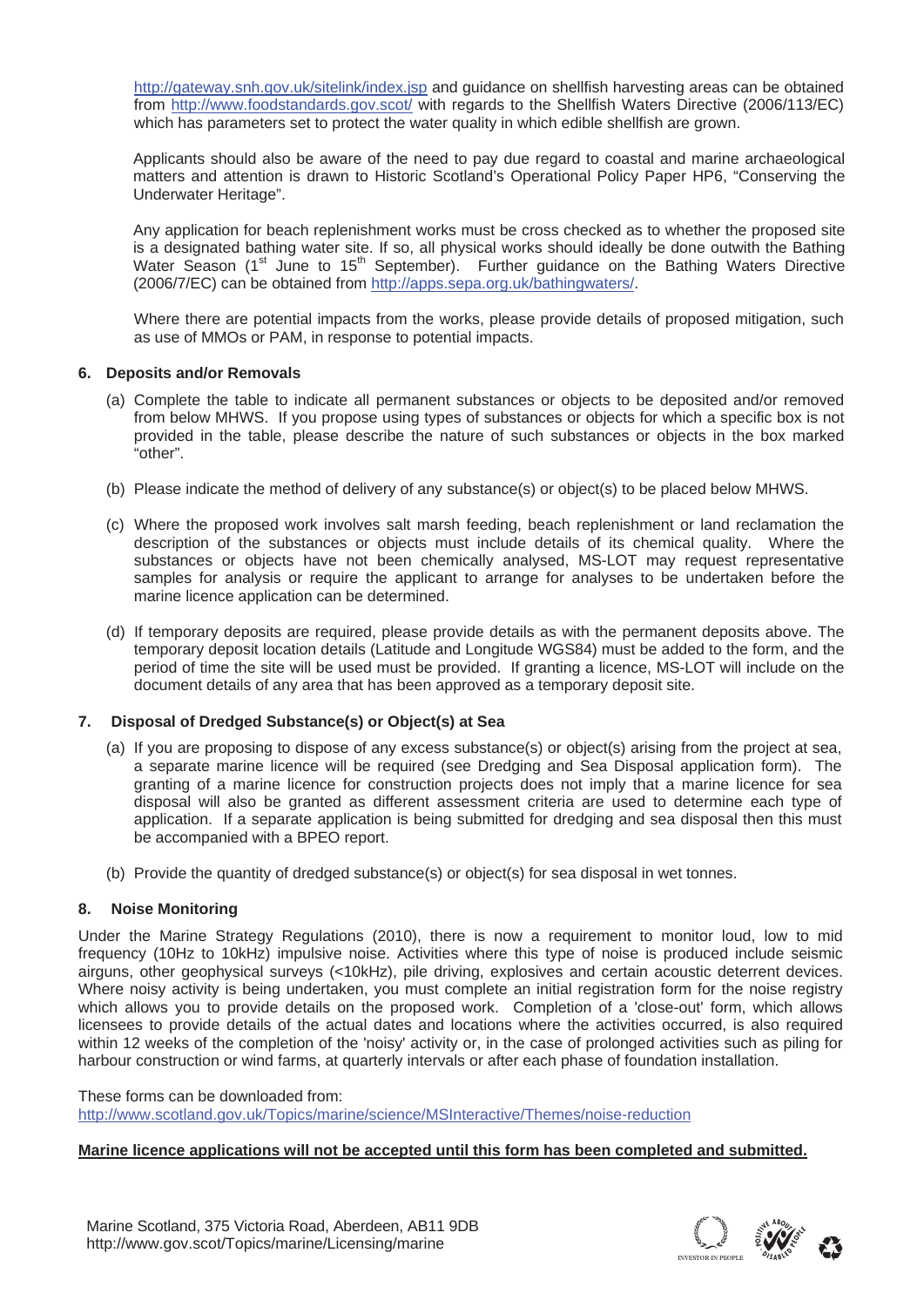### **9. Statutory Consenting Powers**

Please describe in the answer to this question what (if any) statutory responsibilities you (or your client) have to consent any aspect of the project.

### **10. Scotland's National Marine Plan**

Scotland's National Marine Plan has been prepared in accordance with the EU Directive 2014/89/EU, which came into force in July 2014. The Directive introduces a framework for maritime spatial planning and aims to promote the sustainable development of marine areas and the sustainable use of marine resources. It also sets out a number of minimum requirements all of which have been addressed in this plan. In doing so, and in accordance with article 5(3) of the Directive, Marine Scotland have considered a wide range of sectoral uses and activities and have determined how these different objectives are reflected and weighted in the marine plan. Land-sea interactions have also been taken into account as part of the marine planning process. Any applicant for a marine licence should consider their proposals with reference to Scotland's National Marine<br>
Plan an Be found at:<br>
Plan can be found at: Plan. A copy of Scotland's National Marine Plan can be found at: http://www.gov.scot/Publications/2015/03/6517/0

Indicate whether you have considered the project with reference to Scotland's National Marine Plan and provide details of considerations made with reference to the policies, including but not limited to General Policies 7 and 13 (GEN 7 and GEN 13), that have been considered. If you have not considered the project with reference to Scotland's National Marine Plan please provide an explanation.

### **11. Pre-Application Consultation**

Certain activities will be subject to public pre-application consultation. Activities affected will be large projects with the potential for significant impacts on the environment, local communities and other legitimate uses of the sea. The new requirement will allow those local communities, environmental groups and other interested parties to comment on a proposed development in its early stages – before an application for a marine licence is submitted. Further information can be obtained from: http://www.scotland.gov.uk/Resource/0043/00439649.pdf

If applicable, please provide your pre-application consultation report with your application.

**12. Consultation** (other than carried out under pre-application consultation)

Provide details of all bodies consulted and give details of any consents issued including date of issue.

### **13. Environmental Assessment**

(a) Under the Marine Works Environmental Impact Assessment (EIA) Regulations 2007, there may be a requirement for certain projects to undergo an EIA and produce an ES. If EIA is required, MS-LOT will not determine a marine licence application until the EIA consent decision in respect of the marine licence application has been reached. Please confirm if the project falls under Annex I or II of Directive 85/337/EEC: http://eur-lex.europa.eu/legal-content/EN/TXT/PDF/?uri=CELEX:32011L0092&from=EN in relation to the Marine Works (EIA) Regulations 2007.

### **Marine licence applications for proposals which fall under the regulations will not be accepted unless a screening opinion has been issued in relation to this.**

(b) Please indicate if an EIA has been undertaken and whether it was for the marine licence application to which this application relates or for any other EIA regulator (e.g local authority). Please attach any previous ES to the application.

### **MS-LOT will not determine a marine licence application until the EIA consent decision in respect of any regulated activity associated with the marine licence application has been reached.**

### **14. Associated Works**

Indicate whether the application is associated with any other marine projects (e.g. land reclamation, marine/harbour construction works, dredging and sea disposal etc). If this is the case, provide reference/licence number for the related marine projects.

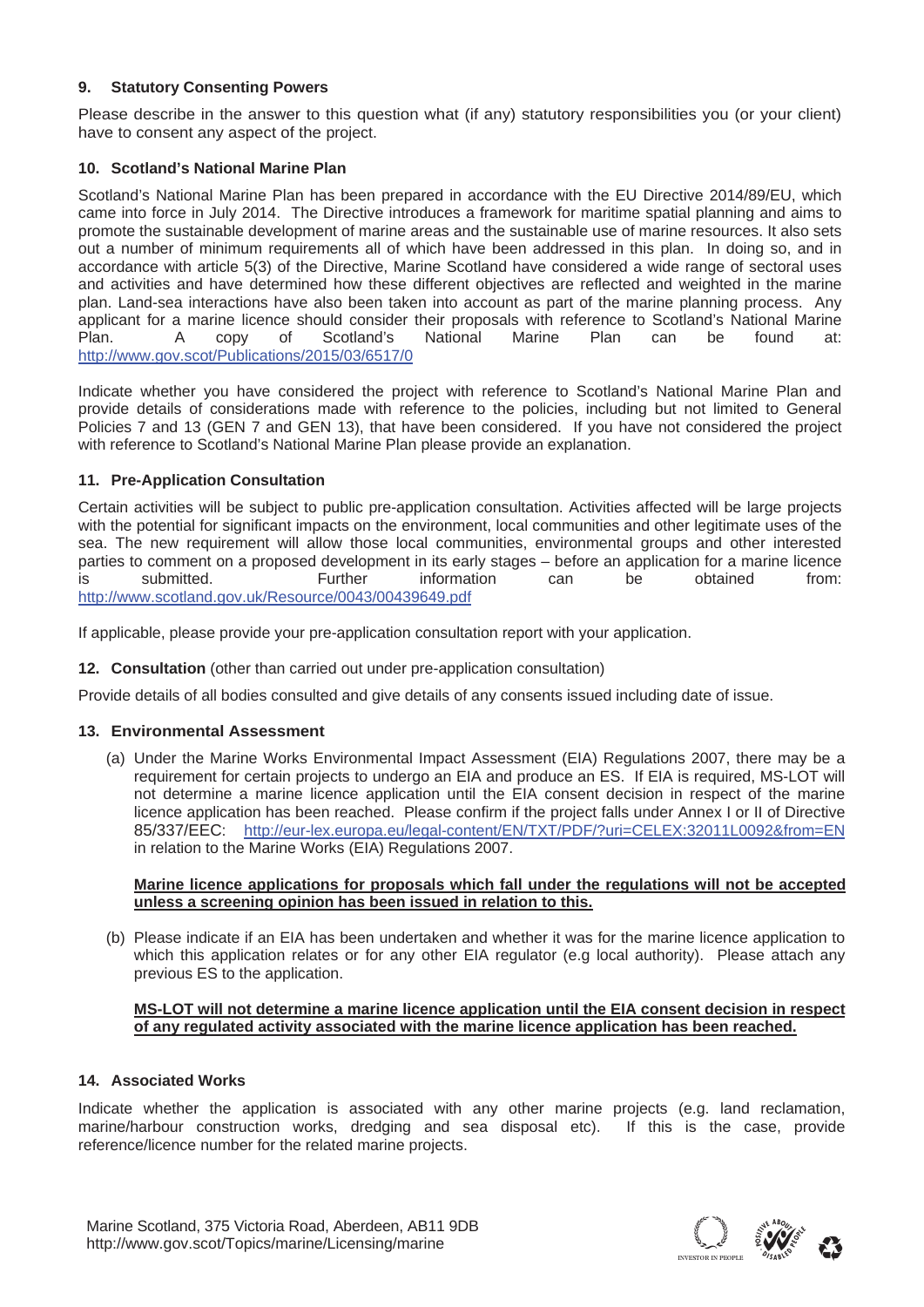# **Marine Licence Application for Construction Projects**

Version 1.0

# **Marine (Scotland) Act 2010**

**It is the responsibility of the applicant to obtain any other consents or authorisations that may be required.** 

**Under Section 54 of the Marine (Scotland) Act 2010, all information contained within and provided in support of this application will be placed on a Public Register. There are no national security grounds for application information not going on the Register under the 2010 Act.** 

### **Public Register**

Do you consider that any of the information contained within or provided in support of this application should not be disclosed:

 $(a)$  for reasons of national security;

|--|--|--|

(b) for reasons of confidentiality of commercial or industrial information where such confidentiality is provided by law to protect a legitimate commercial interest? YES **NO** NO

If **YES**, to either (a) or (b), please provide full justification as to why all or part of the information you have provided should be withheld.

The cost estimate is commercially sensitive information and is subject to a competitve tendering process.

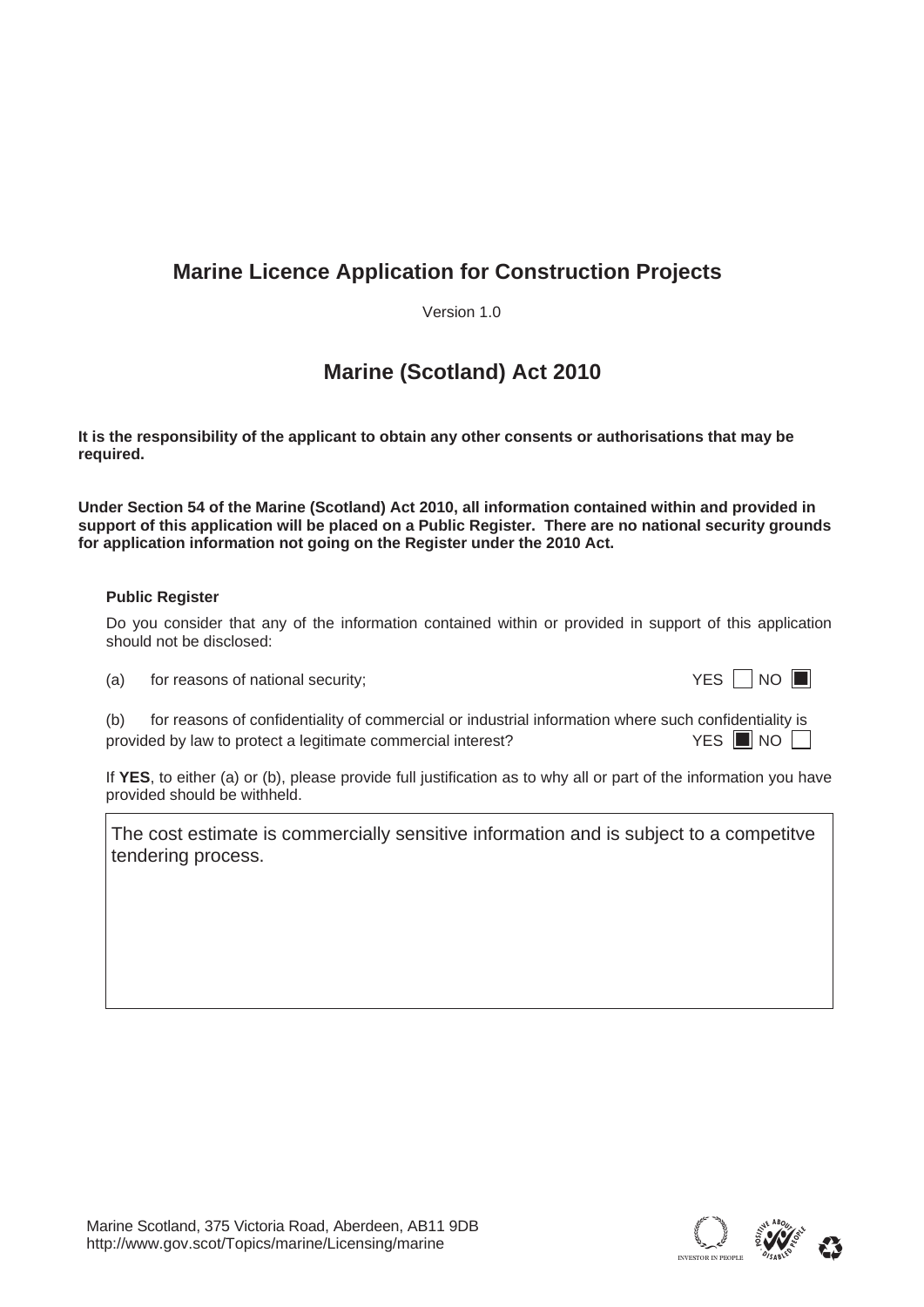| <b>WARNING</b>                                                                                                                                                                                                                                                                        |
|---------------------------------------------------------------------------------------------------------------------------------------------------------------------------------------------------------------------------------------------------------------------------------------|
| It is an offence under the Act under which this application is made to<br>fail to disclose information or to provide false or misleading information.                                                                                                                                 |
| Target duration for determination is 14 weeks. Please note that missing or<br>erroneous information in your application and complications resulting from<br>consultation may result in the application being refused or delayed.                                                      |
| Marine licence applications will not be accepted unless accompanied by a cheque<br>for the correct application fee, or if an invoice is requested, until that invoice is<br>settled. Target timelines for determining applications do not begin until the<br>application fee is paid. |
| <b>Declaration</b>                                                                                                                                                                                                                                                                    |

I declare to the best of my knowledge and belief that the information given in this form and related papers is true.

Signature [Redacted] **Example 2018** Date Date Date Date [Redacted]

Name in BLOCK LETTERS

M SUNIER

# **Application Check List**

**Please check that you provide all relevant information in support of your application, including but not limited to the following:** 

|           | Completed and signed application form                                                                                 |     |
|-----------|-----------------------------------------------------------------------------------------------------------------------|-----|
|           | <b>Project Drawings</b>                                                                                               | I√I |
|           | Maps/Charts                                                                                                           | I√I |
|           | Co-ordinates of the boundary points of the area of harbour jurisdiction<br>(if you are a statutory harbour authority) |     |
|           | <b>Method Statement</b>                                                                                               | I√I |
|           | Photographs of the location of the project                                                                            |     |
|           | Additional information e.g. consultation correspondence (if applicable)                                               |     |
|           | Noise Registry – Initial Registration Form (if applicable)                                                            |     |
|           | Pre-application Report (if applicable)                                                                                |     |
| $\bullet$ | Environmental Statement (if applicable)                                                                               |     |
|           | Payment (if paying by cheque)                                                                                         |     |
|           |                                                                                                                       |     |

Marine Scotland, 375 Victoria Road, Aberdeen, AB11 9DB http://www.gov.scot/Topics/marine/Licensing/marine



30/06/2020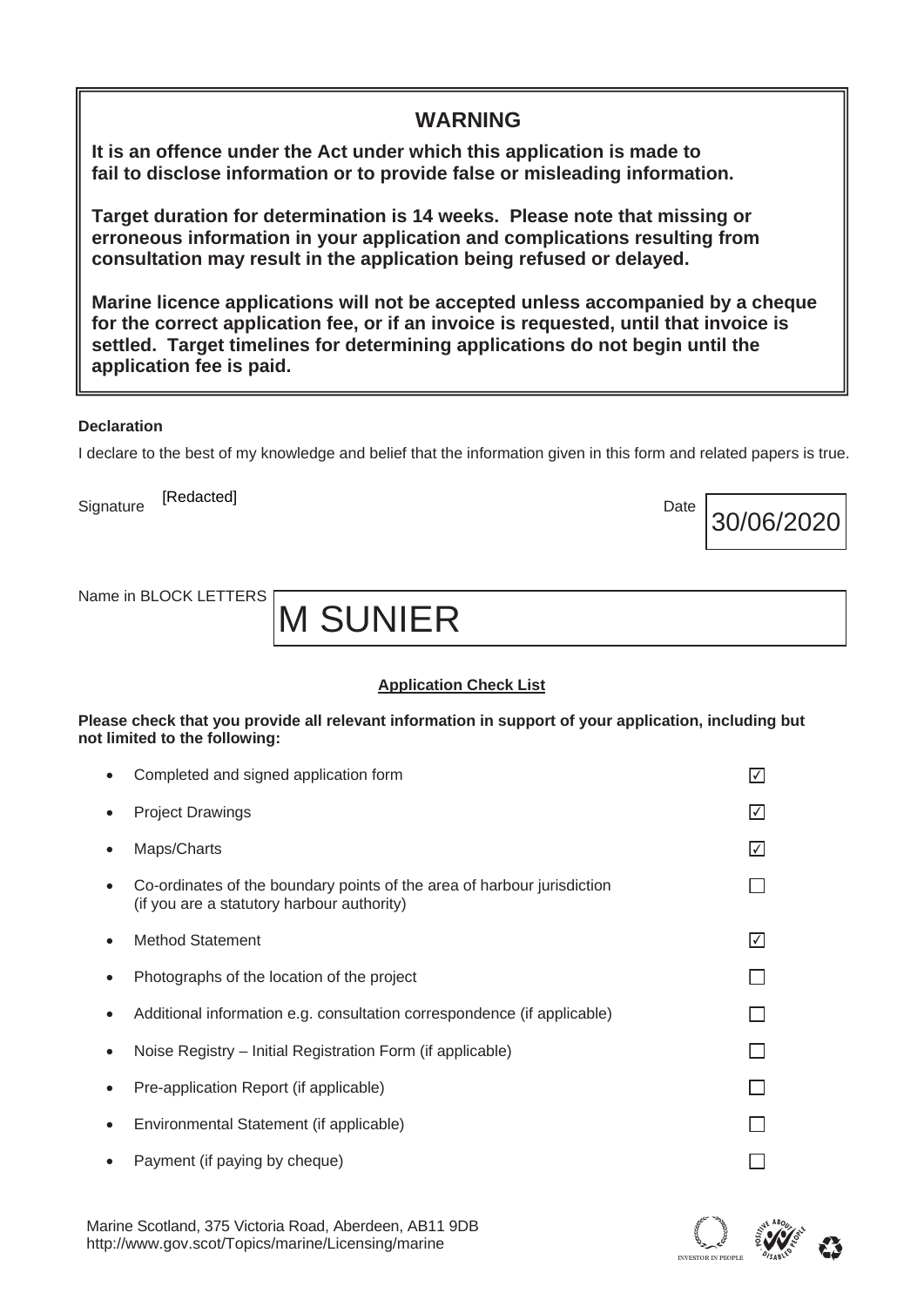# **1. Applicant Details**

|    | Surname: Sunier<br>Title: Mr<br>Initials: M                                                                                                                                                                 |  |
|----|-------------------------------------------------------------------------------------------------------------------------------------------------------------------------------------------------------------|--|
|    | Moray Offshore Windfarm (East) Limited<br>Trading Title (if appropriate):                                                                                                                                   |  |
|    | Address: 5th Floor, Atria One, 144 Morrison Street, Edinburgh, EH3 8EX                                                                                                                                      |  |
|    |                                                                                                                                                                                                             |  |
|    | Name of contact (if different):<br><b>Chris Newman</b>                                                                                                                                                      |  |
|    | Telephone No. (inc. dialing code):<br>07918127159                                                                                                                                                           |  |
|    | Email: chris.newman@edpr.com                                                                                                                                                                                |  |
|    | <b>Statutory Harbour Authority?</b><br>YES $\Box$ NO $\Box$                                                                                                                                                 |  |
|    | If YES, please provide a list of the latitude and longitude co-ordinates (WGS84) of the boundary points<br>of the area of harbour jurisdiction using Appendix 01 Additional Co-ordinates form if necessary. |  |
| 2. | <b>Agent Details (if any)</b>                                                                                                                                                                               |  |
|    | Title:<br>Initials:<br>Surname:                                                                                                                                                                             |  |
|    | Trading Title (if appropriate):                                                                                                                                                                             |  |
|    | Address:                                                                                                                                                                                                    |  |
|    |                                                                                                                                                                                                             |  |
|    | Name of contact (if different):                                                                                                                                                                             |  |
|    | Telephone No. (inc. dialing code):                                                                                                                                                                          |  |
|    | Email:                                                                                                                                                                                                      |  |
| 3. | <b>Payment</b>                                                                                                                                                                                              |  |
|    | Enclosed Cheque <sup>1</sup><br>Invoice $\Box$                                                                                                                                                              |  |
|    | Contact and address to send invoice to:                                                                                                                                                                     |  |
|    | Other $\square$<br>Applicant $\Box$<br>Agent $\Box$                                                                                                                                                         |  |
|    | If OTHER, please provide contact details:                                                                                                                                                                   |  |
|    | Title:<br>Initials:<br>Surname:                                                                                                                                                                             |  |
|    | Address:                                                                                                                                                                                                    |  |
|    |                                                                                                                                                                                                             |  |
|    | Email:                                                                                                                                                                                                      |  |

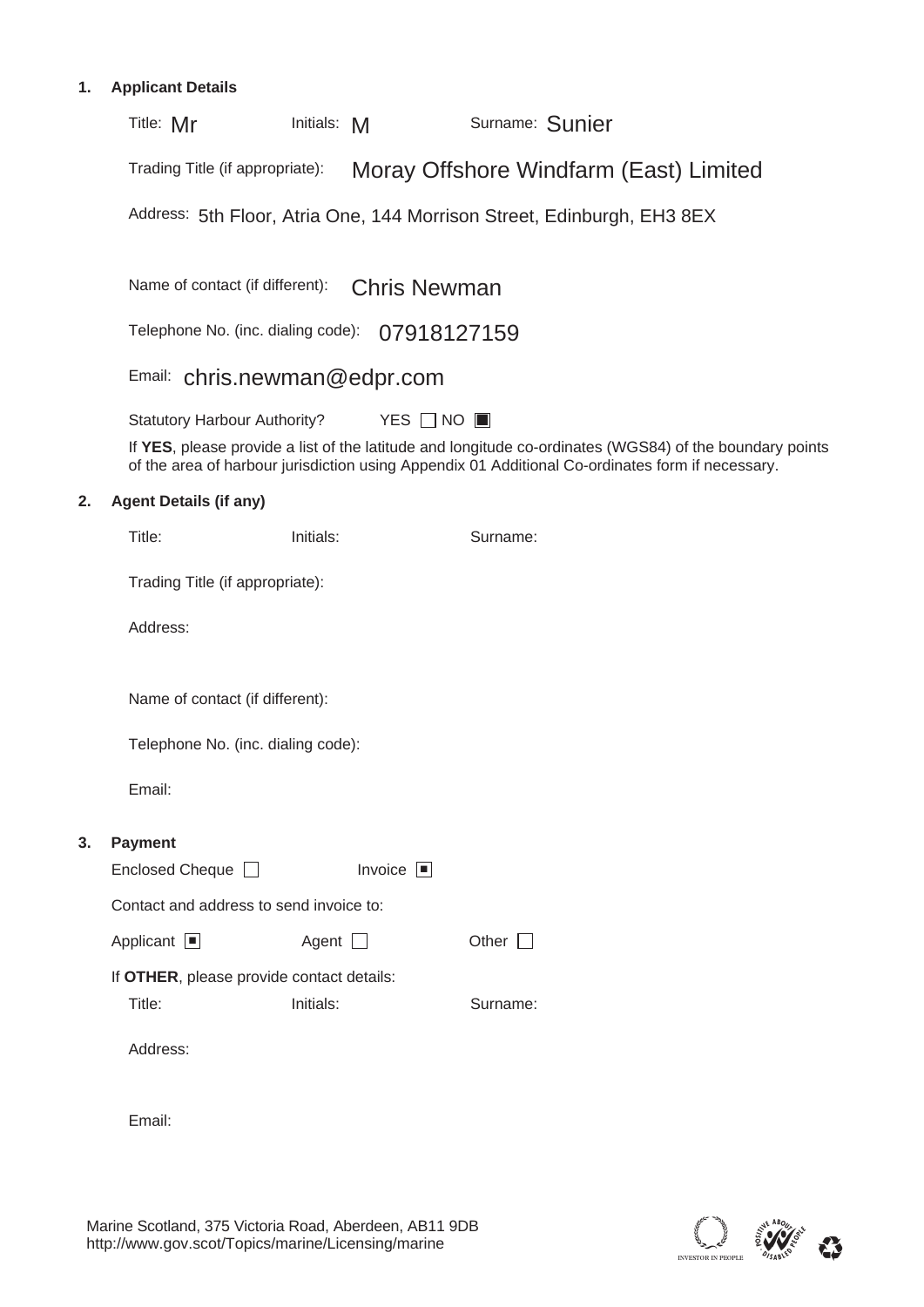# **4. Application Type**

Is this application for a new construction site or an existing construction site:

New Site ■ Existing Site

If an **EXISTING SITE**, please provide the consent/licence number and expiry date:

| <b>Consent/Licence Number</b>                                                                  | <b>Expiry Date</b>                                                           |
|------------------------------------------------------------------------------------------------|------------------------------------------------------------------------------|
| Stevenson Wind Farm (04627/20/0)<br>Moray Offshore Renewables Limited Met Mast<br>(04061/14/2) | The licence remains in force<br>until the Works have been<br>decommissioned. |

### **5. Project Details**

(a) Brief description of the project (e.g. construction of a new sea outfall):

The project will see the deconstruction, removal and onshore disposal of the Moray East Meteorological Mast.

(b) Total area of the proposed works (in square metres):

 $m<sup>2</sup>$ 5,402.25

(c) Proposed start date **(Target duration for determination of a marine licence application is 14 weeks):**

10/09/2020

(d) Proposed completion date: 2024

(e) Cost of the works seawards of the tidal limit of MHWS:

£ 10,841,414

(f) Location:

Located within the Stevenson Wind Farm (04627/20/0). Water depth ranging 43.09m - 45.11m (MHWS).

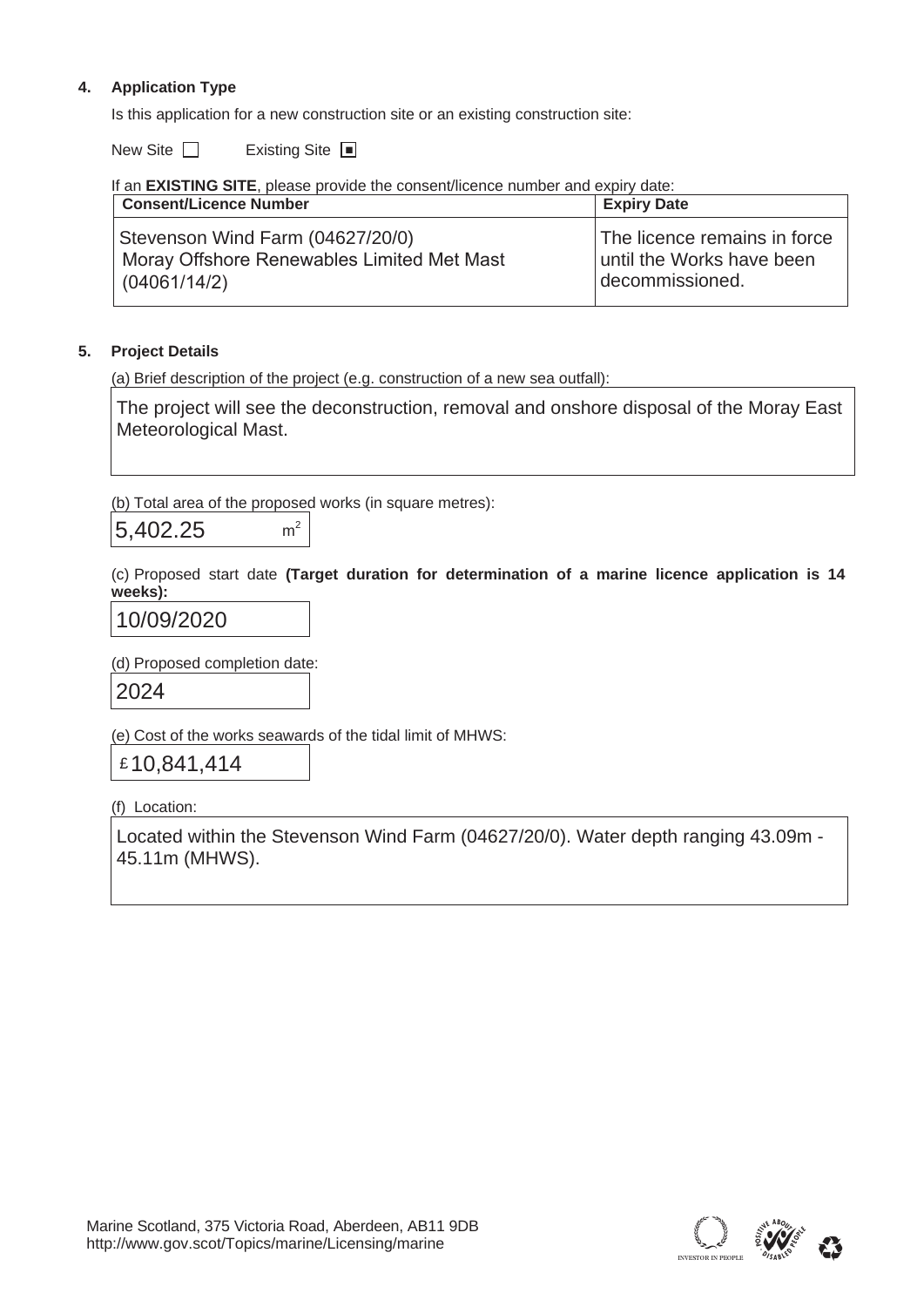Latitude and Longitude co-ordinates (WGS84) defining the extent of the project (continue on Appendix 01 Additional Co-ordinates form if necessary):

|   | Latitude |         |             |    |   |                |                |               |          | Longitude    |   |         |   |   |              |   |                |                |
|---|----------|---------|-------------|----|---|----------------|----------------|---------------|----------|--------------|---|---------|---|---|--------------|---|----------------|----------------|
| 5 | 8        | $\circ$ | $\mathbf 0$ |    | 9 | 6              | $\mathbf 0$    | 'N            | 0        | 0            | 2 | $\circ$ | 4 | 9 |              | າ | $\mathbf 0$    | 4              |
| 5 | 8        | $\circ$ | $\mathbf 0$ | ٠. | 9 | $\overline{2}$ | 5              | 'N            | 0        | $\mathbf{0}$ | 2 | $\circ$ | 4 | 9 | $\mathbf{r}$ |   | $\overline{4}$ | $\overline{4}$ |
| 5 | 8        | $\circ$ | $\mathbf 0$ |    | 8 | 9              | 6              | $^{\prime}$ N | 0        | $\mathbf{0}$ | 2 | $\circ$ | 4 | 9 | п.           | 2 |                | 9              |
| 5 | 8        | $\circ$ | $\Omega$    |    | 9 | 3              | $\overline{2}$ | 'N            | $\Omega$ | 0            | 2 | $\circ$ | 4 | 9 | $\mathbf{r}$ | 2 | $\overline{ }$ | 9              |
|   |          | $\circ$ |             |    |   |                |                | 'N            |          |              |   | $\circ$ |   |   | п.           |   |                |                |
|   |          | $\circ$ |             |    |   |                |                | 'N            |          |              |   | $\circ$ |   |   |              |   |                |                |
|   |          | $\circ$ |             |    |   |                |                | $^{\prime}$ N |          |              |   | $\circ$ |   |   | п.           |   |                |                |
|   |          | $\circ$ |             |    |   |                |                | 'N            |          |              |   | $\circ$ |   |   |              |   |                |                |
|   |          | $\circ$ |             |    |   |                |                | 'N            |          |              |   | $\circ$ |   |   | . .          |   |                |                |
|   |          | $\circ$ |             |    |   |                |                | 'N            |          |              |   | $\circ$ |   |   |              |   |                |                |

|   |             |                |   |                |                |                    |          | Longitude    |                |         |   |   |              |                |                |                |               |
|---|-------------|----------------|---|----------------|----------------|--------------------|----------|--------------|----------------|---------|---|---|--------------|----------------|----------------|----------------|---------------|
| o | $\Omega$    | $\blacksquare$ | 9 | 6              | $\mathbf 0$    | $^{\prime}$ N      | $\Omega$ | 0            | $\overline{2}$ | $\circ$ | 4 | 9 | $\mathbf{r}$ | $\overline{2}$ | 0              | $\overline{4}$ | $^{\prime}$ W |
| o | $\Omega$    | $\sim$         | 9 | $\overline{2}$ | 5              | $\mathsf{N}$<br>л. | $\Omega$ | $\mathbf{0}$ | $\overline{2}$ | $\circ$ | 4 | 9 | $\mathbf{r}$ |                | 4              | $\overline{4}$ | $^{\prime}$ W |
| o | $\Omega$    |                | 8 | 9              | 6              | N<br>л.            | $\Omega$ | 0            | $\overline{2}$ | $\circ$ | 4 | 9 | $\mathbf{r}$ | $\overline{2}$ |                | 9              | $^{\prime}$ W |
| o | $\mathbf 0$ | л.             | 9 | 3              | $\overline{2}$ | ' N                | $\Omega$ | $\mathbf 0$  | $\overline{2}$ | $\circ$ | 4 | 9 | $\mathbf{r}$ | $\overline{2}$ | $\overline{ }$ | 9              | $^{\prime}$ W |
| o |             | ٠              |   |                |                | $^{\prime}$ N      |          |              |                | $\circ$ |   |   | $\mathbf{r}$ |                |                |                | $^{\prime}$ W |
| o |             |                |   |                |                | $^{\prime}$ N      |          |              |                | $\circ$ |   |   | $\mathbf{r}$ |                |                |                | $^{\prime}$ W |
| o |             | ٠              |   |                |                | $^{\prime}$ N      |          |              |                | $\circ$ |   |   | $\mathbf{r}$ |                |                |                | ' W           |
| o |             | х.             |   |                |                | $^{\prime}$ N      |          |              |                | $\circ$ |   |   | $\mathbf{r}$ |                |                |                | $^{\prime}$ W |
| o |             |                |   |                |                | $^{\prime}$ N      |          |              |                | $\circ$ |   |   |              |                |                |                | ' W           |
| o |             | ٠              |   |                |                | $^{\prime}$ N      |          |              |                | $\circ$ |   |   | $\mathbf{r}$ |                |                |                | $^{\prime}$ W |

(g) Is the project located within the jurisdiction of a statutory harbour authority?

| is the project located within the jurisdiction or a statutory narbour additionly: |            |
|-----------------------------------------------------------------------------------|------------|
|                                                                                   | YES □ NO ■ |

If **YES**, please specify statutory harbour authority:

(h) Method statement including schedule of work (continue on separate sheet if necessary):

Please refer to the Environmental Report which accompanies this application.

(i) Potential impacts the works may have (including details of areas of concern e.g designated conservation and shellfish harvesting areas) and proposed mitigation in response to potential impacts (continue on separate sheet if necessary):

Please refer to the Environmental Report which accompanies this application.

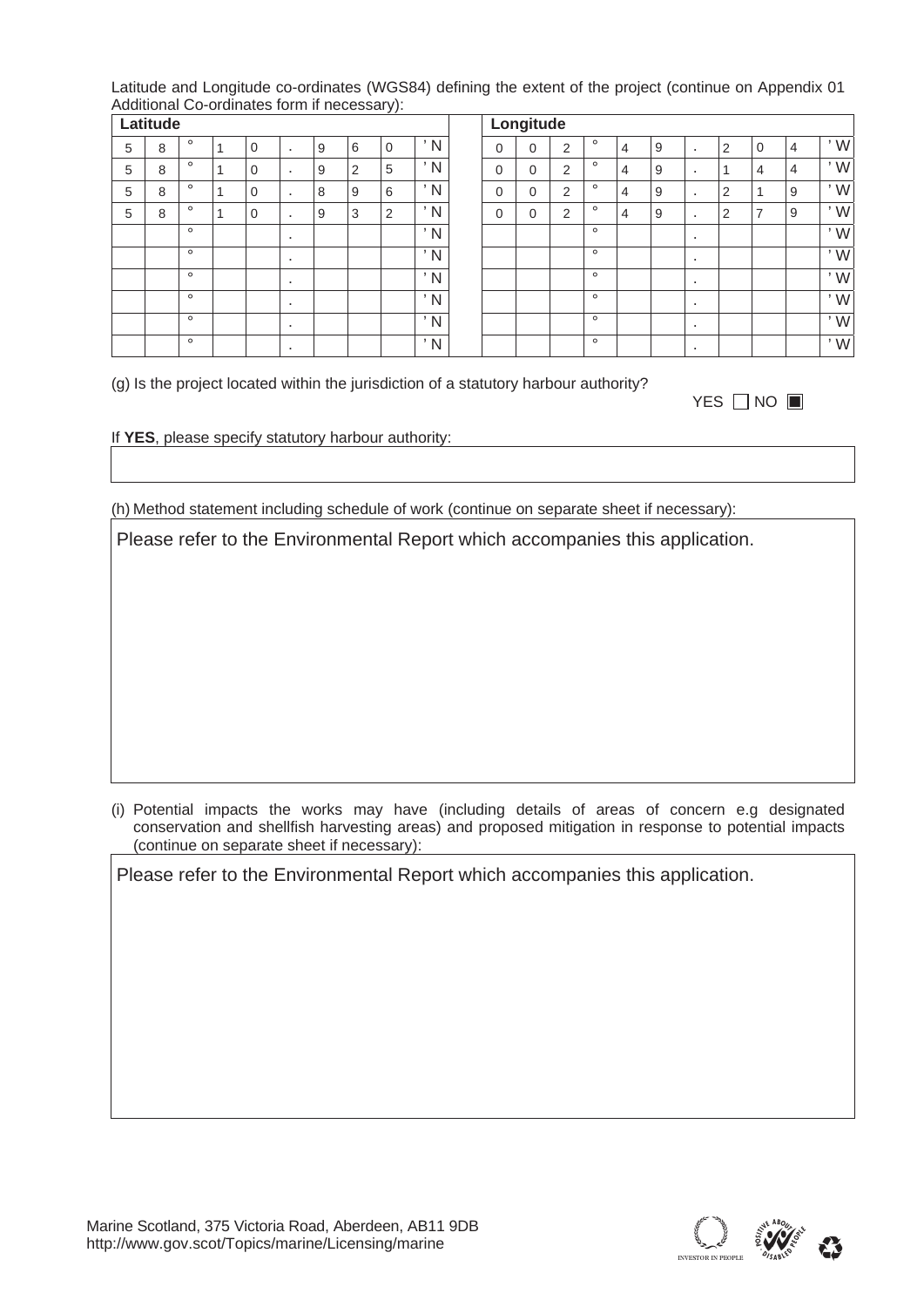### **6. Deposits and/or Removals**

(a) **Permanent** substance(s) or object(s) to be deposited and/or removed from below MHWS (continue on a separate sheet if necessary):

|                                          | <b>Deposits</b> |                                             | <b>Removals</b>    |                                             |  |  |
|------------------------------------------|-----------------|---------------------------------------------|--------------------|---------------------------------------------|--|--|
| <b>Type of Deposit/Removal</b>           | Description     | Quantity &<br><b>Dimensions</b><br>(metric) | Description        | Quantity &<br><b>Dimensions</b><br>(metric) |  |  |
| Steel/Iron                               |                 | No.                                         | See separate       | No.                                         |  |  |
|                                          |                 | Dimensions                                  | sheet              | <b>Dimensions</b>                           |  |  |
|                                          |                 | Weight<br>(kg/tonnes)                       |                    | Weight<br>(kg/tonnes)                       |  |  |
| Timber                                   |                 | No.                                         |                    | No.                                         |  |  |
|                                          |                 | <b>Dimensions</b>                           |                    | <b>Dimensions</b>                           |  |  |
|                                          |                 | Weight<br>(kg/tonnes)                       |                    | Weight<br>(kg/tonnes)                       |  |  |
| Concrete                                 |                 | No.                                         | See separate       | No.                                         |  |  |
|                                          |                 | <b>Dimensions</b>                           | sheet              | <b>Dimensions</b>                           |  |  |
|                                          |                 | Weight<br>(kg/tonnes)                       |                    | Weight<br>(kg/tonnes)                       |  |  |
| Plastic/Synthetic                        |                 | m <sup>2</sup>                              | See separate sheet | m <sup>2</sup>                              |  |  |
| Clay<br>$(< 0.004$ mm)                   |                 | Volume<br>(m <sup>3</sup> )                 |                    | Volume<br>(m <sup>3</sup> )                 |  |  |
|                                          |                 | Weight<br>(kg/tonnes)                       |                    | Weight<br>(kg/tonnes)                       |  |  |
| Silt<br>$(0.004 \leq Silt < 0.063$ mm)   |                 | Volume<br>(m <sup>3</sup> )                 |                    | Volume<br>(m <sup>3</sup> )                 |  |  |
|                                          |                 | Weight<br>(kg/tonnes)                       |                    | Weight<br>(kg/tonnes)                       |  |  |
| Sand<br>$(0.063 \leq$ Sand $<$ 2.0 mm)   |                 | Volume<br>(m <sup>3</sup> )                 |                    | Volume<br>(m <sup>3</sup> )                 |  |  |
|                                          |                 | Weight<br>(kg/tonnes)                       |                    | Weight<br>(kg/tonnes)                       |  |  |
| Gravel<br>$(2.00 \leq$ Gravel < 64.0 mm) |                 | Volume<br>(m <sup>3</sup> )                 |                    | Volume<br>(m <sup>3</sup> )                 |  |  |
|                                          |                 | Weight<br>(kg/tonnes)                       |                    | Weight<br>(kg/tonnes)                       |  |  |
| Cobbles<br>$(64.0 \leq Cobbles < 256.0$  |                 | Volume<br>(m <sup>3</sup> )                 |                    | Volume<br>(m <sup>3</sup> )                 |  |  |
| mm)                                      |                 | Weight<br>(kg/tonnes)                       |                    | Weight<br>(kg/tonnes)                       |  |  |
| <b>Boulders</b><br>(≥ 256.0 mm)          |                 | Volume<br>$(m^3)$                           |                    | Volume<br>(m <sup>3</sup> )                 |  |  |
|                                          |                 | Weight<br>(kg/tonnes)                       |                    | Weight<br>(kg/tonnes)                       |  |  |

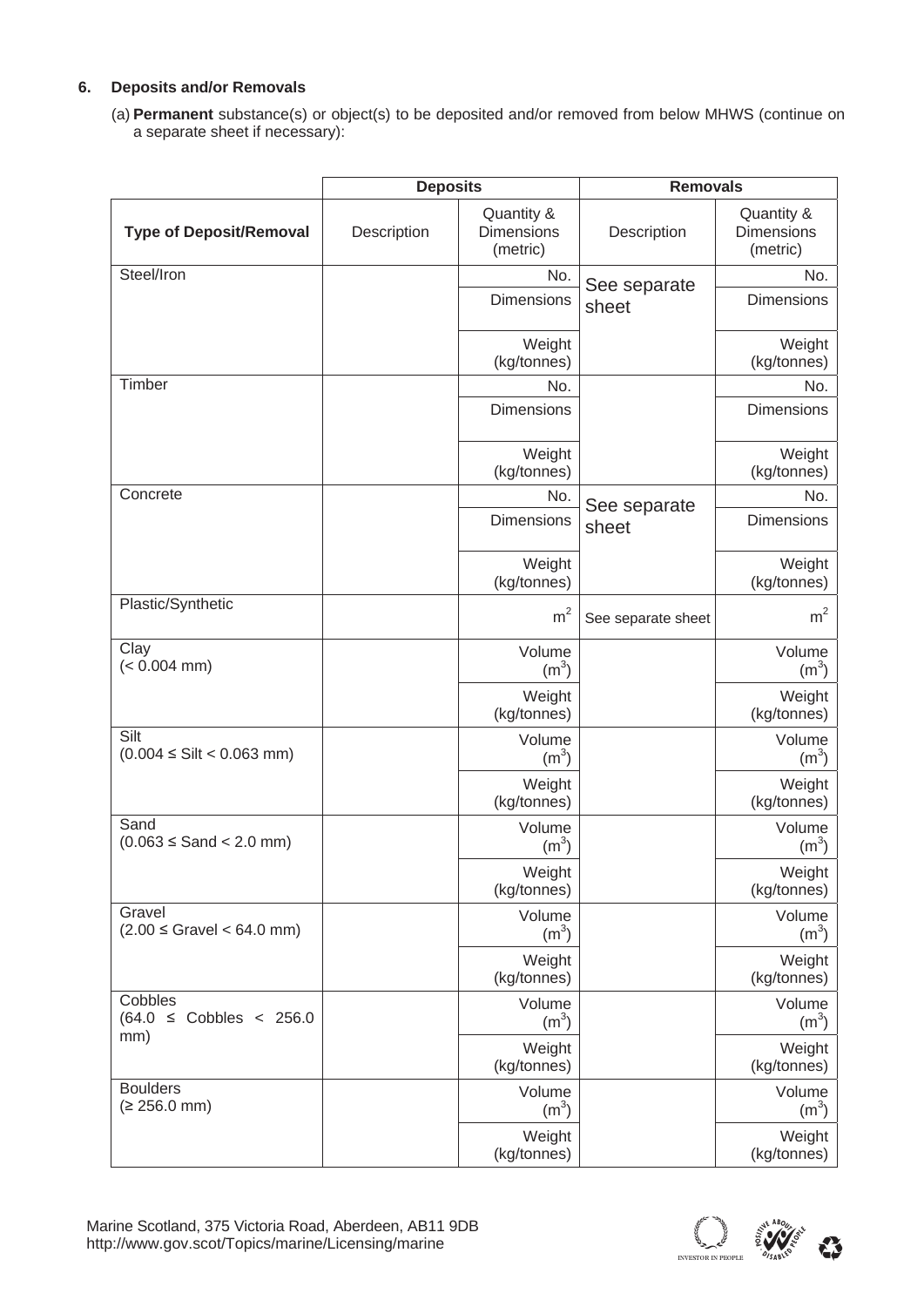| Pipe                           |  | Length (m) |                    | Length (m) |  |  |  |  |
|--------------------------------|--|------------|--------------------|------------|--|--|--|--|
|                                |  | External   | See separate sheet | External   |  |  |  |  |
|                                |  | Diameter   |                    | Diameter   |  |  |  |  |
|                                |  | (cm/m)     |                    | (cm/m)     |  |  |  |  |
| Other (please describe below): |  |            |                    |            |  |  |  |  |
|                                |  |            | See separate sheet |            |  |  |  |  |
|                                |  |            |                    |            |  |  |  |  |
|                                |  |            |                    |            |  |  |  |  |
|                                |  |            |                    |            |  |  |  |  |

(b) Method of delivery of substance(s) or object(s):

No permanent deposits expected as a result of the works being undertaken, therefore no method of delivery. The removal methodology is described in the attached Environmental Report

(c) For work involving salt marsh feeding, beach replenishment or land reclamation please provide the following information relating to the substance(s) or object(s) to be deposited:

Quantity (tonnes):

tonnes

Nature of substance(s) or object(s) (e.g. sand, silt, gravel etc.):

Source (if sea dredged state location of origin)

Particle size:

Have the substance(s) or object(s) been chemically analysed? YES NO  $\Box$ **If YES, please include the analysis data with your application** 

(d) **Temporary** substance(s) or object(s) to be deposited below MHWS (continue on a separate sheet if necessary):

| <b>Type of Deposit</b> | <b>Description</b> | <b>Quantity &amp; Dimensions (metric)</b> |
|------------------------|--------------------|-------------------------------------------|
| Steel/Iron             |                    | No.                                       |
|                        |                    | <b>Dimensions</b>                         |
|                        |                    | Weight (kg/tonnes)                        |
| Timber                 |                    | No.                                       |
|                        |                    | <b>Dimensions</b>                         |
|                        |                    | Weight (kg/tonnes)                        |

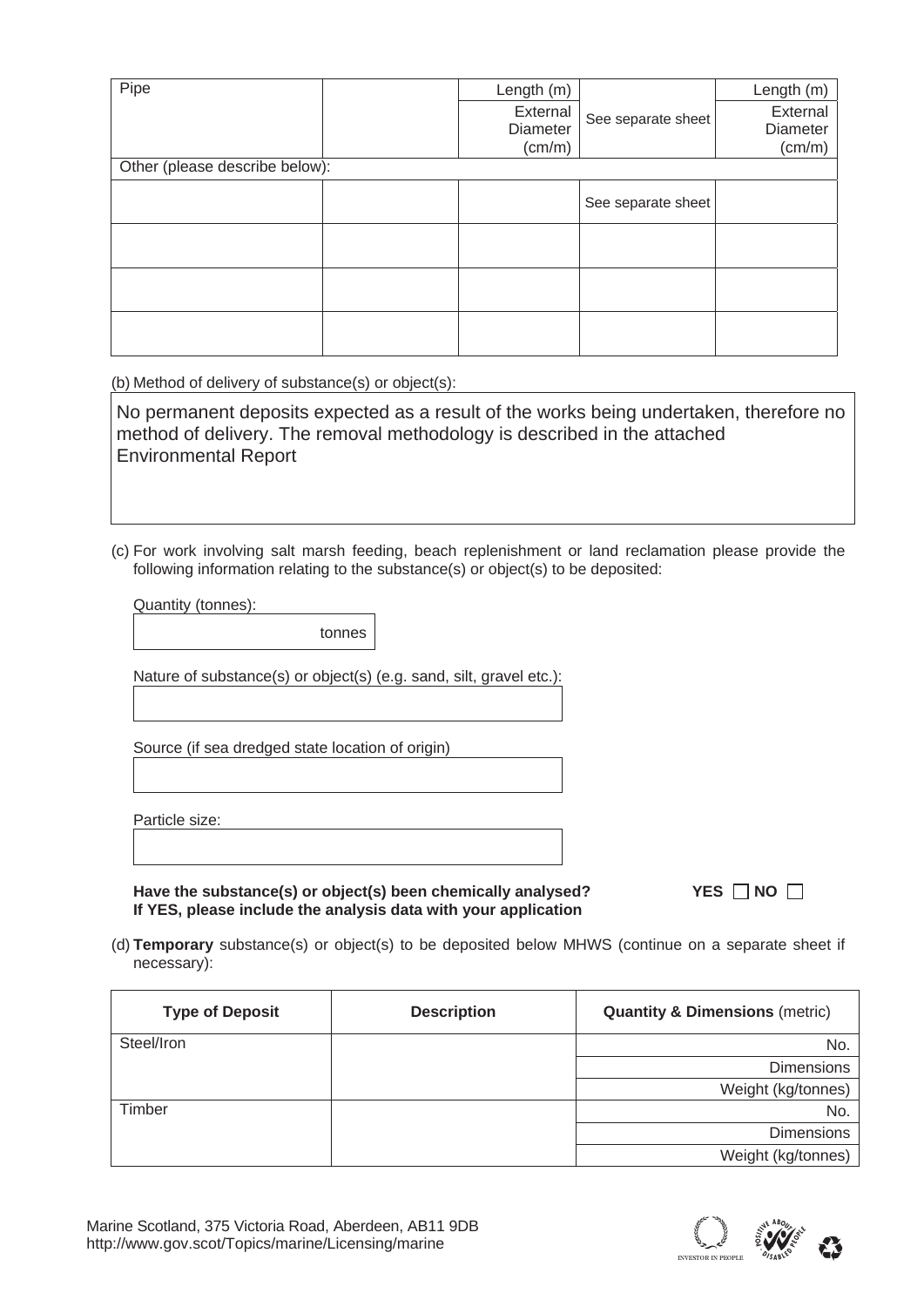| Concrete                                    |  | No.                      |  |
|---------------------------------------------|--|--------------------------|--|
|                                             |  | <b>Dimensions</b>        |  |
|                                             |  | Weight (kg/tonnes)       |  |
| Plastic/Synthetic                           |  | m <sup>2</sup>           |  |
|                                             |  |                          |  |
| Clay                                        |  | Volume $(m^3)$           |  |
| $(< 0.004$ mm)                              |  | Weight (kg/tonnes)       |  |
| Silt<br>$(0.004 \leq Silt < 0.063$ mm)      |  | Volume $(m^3)$           |  |
|                                             |  | Weight (kg/tonnes)       |  |
| Sand                                        |  | Volume $(m^3)$           |  |
| $(0.063 \leq$ Sand $<$ 2.0 mm)              |  | Weight (kg/tonnes)       |  |
| Gravel                                      |  | Volume $(m^3)$           |  |
| $(2.00 \leq$ Gravel < 64.0 mm)              |  | Weight (kg/tonnes)       |  |
| Cobbles<br>$(64.0 \leq Cobbles < 256.0$ mm) |  | Volume $(m^3)$           |  |
|                                             |  | Weight (kg/tonnes)       |  |
| <b>Boulders</b><br>$(2256.0 \text{ mm})$    |  | Volume $(m^3)$           |  |
|                                             |  | Weight (kg/tonnes)       |  |
| Pipe                                        |  | Length (m)               |  |
|                                             |  | External Diameter (cm/m) |  |
| Other (please describe below):              |  |                          |  |
|                                             |  |                          |  |
|                                             |  |                          |  |
|                                             |  |                          |  |
|                                             |  |                          |  |
|                                             |  |                          |  |
|                                             |  |                          |  |
|                                             |  |                          |  |
|                                             |  |                          |  |

### **7. Disposal of Dredged Substance(s) or Object(s) at Sea**

(a) Do you intend to apply for a marine licence for sea disposal of  $d$ redged substance $(s)$  or object $(s)$  as part of the project?

 $YES \Box NO \Box$ 

If **YES**, please specify nature of substance(s) or object(s) (e.g sand, gravel, silt, clay, rock etc.):

(b) Quantity of substance(s) or object(s) (wet tonnes):

wet tonnes

### **A separate marine licence application will be required to be submitted for sea disposal.**

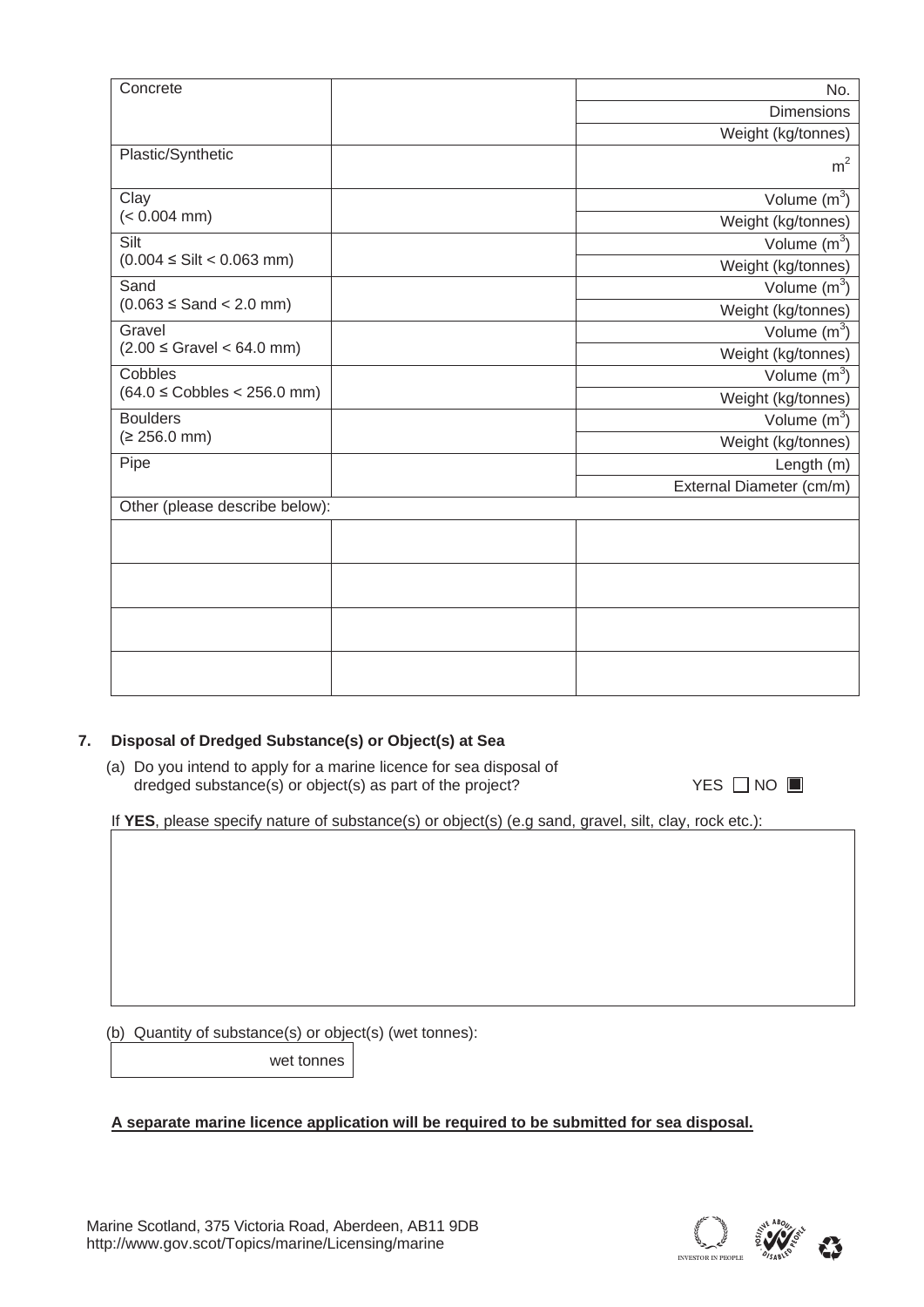### **8. Noise Monitoring**

Will loud, low to mid frequency (10Hz to 10kHz) impulsive noise be produced by the project? YES <del>NO</del> ■

### If **YES**, which please indicate the noise generating activities and sound frequencies:

| <b>Noise Generating Activity</b>   | <b>Sound Frequency (Hertz)</b> |
|------------------------------------|--------------------------------|
| Use of Explosives                  |                                |
| Use of Accoustic Deterrent Devices |                                |
| Piling                             |                                |
| Other (please describe below):     |                                |
|                                    |                                |
|                                    |                                |

If you have ticked **YES**, please complete the Noise Registry – Initial Registration form located at: http://www.scotland.gov.uk/Topics/marine/science/MSInteractive/Themes/noise-reduction

### **Marine licence applications will not be accepted until this form has been completed and submitted.**

### **9. Statutory Consenting Powers**

Do you, or (if appropriate) your client, have statutory powers to consent any aspect of this project?

No.

### **10. Scotland's National Marine Plan**

Have you considered the application with reference to Scotland's **National Marine Plan?** 

|  |  | II.<br>N0 |  |
|--|--|-----------|--|
|--|--|-----------|--|

If **YES**, provide details of considerations made with reference to the policies, including but not limited to General Policies 7 and 13 (GEN 7 and GEN 13), that have been considered:

GEN 7: by decommissioning and removing the existing meteorological mast, the works will have a positive impact on seascape by removing existing infrastructure

GEN13: whilst the decommissioning works applied for in this Marine Licence application will generate noise due to the use of underwater cutting tools and presence of vessels, these will be short term temporary activities. The accompanying environmental appraisal has assessed the potential effects of noise on marine mammals and concluded that no significant adverse effects are predicted to occur

Renewables 4: this application for a Marine Licence has been made in accordance with the Marine Licensing Manual and Marine Scotland's Licensing Policy Guidance

Renewables 5: this application demonstrates compliance with Environmental Impact Assessment and Habitats Regulations Appraisal legislative requirements, by including an environmental appraisal of the proposed activities which demonstrates that no significant adverse environmental effects are predicted

### If **NO**, please provide an explanation of why you haven't considered the National Marine Plan?